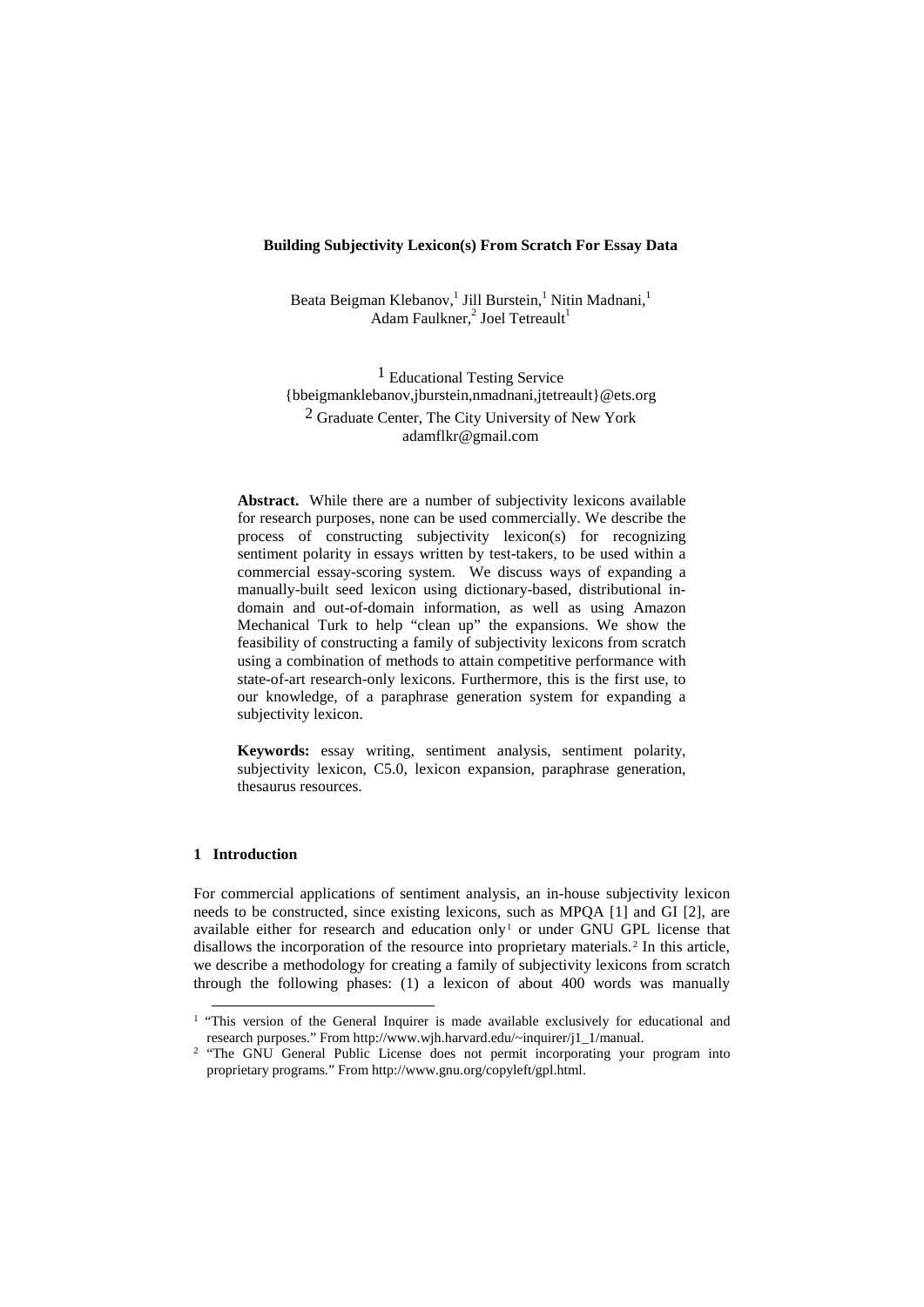constructed based on materials in our domain of interest (test-taker essays), (2) a small-scale annotation was conducted to augment the lexicon to 750 words, and (3) a variety of expansion methods with subsequent *human* and *automated* clean-up were implemented. We show that this process results in subjectivity lexicons that are comparable to state-of-art lexicons in terms of sentiment classification performance on our data as well as in terms of effective coverage (the number of words in a lexicon that appear in our data).

The article is organized as follows. Section 2 details the process of lexicon construction, starting from the 750-word seed lexicon (section 2.1), then discussing the automatic lexicon expansions (section 2.2), proceeding to the manual clean-up using Amazon Mechanical Turk (**AMT**) (section 2.3) and automatic clean-up through lexicon combination (section 2.4). Section 3 details the evaluation of the lexicons; the setup for evaluation is described in sections 3.1 and 3.2, section 3.3 compares the lexicons in terms of effective coverage of our data, section 3.4 provides the comparative evaluation of the lexicons on the sentence-level sentiment classification task. Table 4 in section 3.4 presents our main results. Section 4 surveys related work. We discuss our results and conclude in section 5.

# **2 Building Subjectivity Lexicons**

### **2.1 Seed Lexicon**

First, we randomly sample 5,000 essays from a corpus of about 100,000 essays containing writing samples across many topics. Essays were responses to several different writing assignments, including graduate school entrance exams, non-native English speaker proficiency exams, and accounting exams. We manually selected positive and negative sentiment words from the full list of word types in these data; these constitute our **Lexicon 0**, which contains 407 words.

 We sampled 878 sentences containing at least one word from Lexicon 0, thus biasing the sample towards sentiment-bearing sentences. The motivation for the bias was increasing the incidence of sentiment-bearing – positive (**POS**) and negative (**NEG**) – sentences, under the assumption that sentiment-bearing sentences had more positive and negative words, and hence, were more effective for lexicon development. Using these sentences, we proceeded with an annotation task as follows. Two research assistants annotated 878 sentences with sentence-level sentiment polarity; 248 of these were also annotated for all words that contribute to the sentiment of the sentence or go against it. We refer to the 248 sentence set as **L-1**, and to the 630 sentence set **L-2**. For example, the following sentence was labeled as positive; words contributing to the positive sentiment are bold-faced and words (and phrases) going against it are underlined.

Some may even be **impressed** that we are **confident** enough to risk showing a lower net income.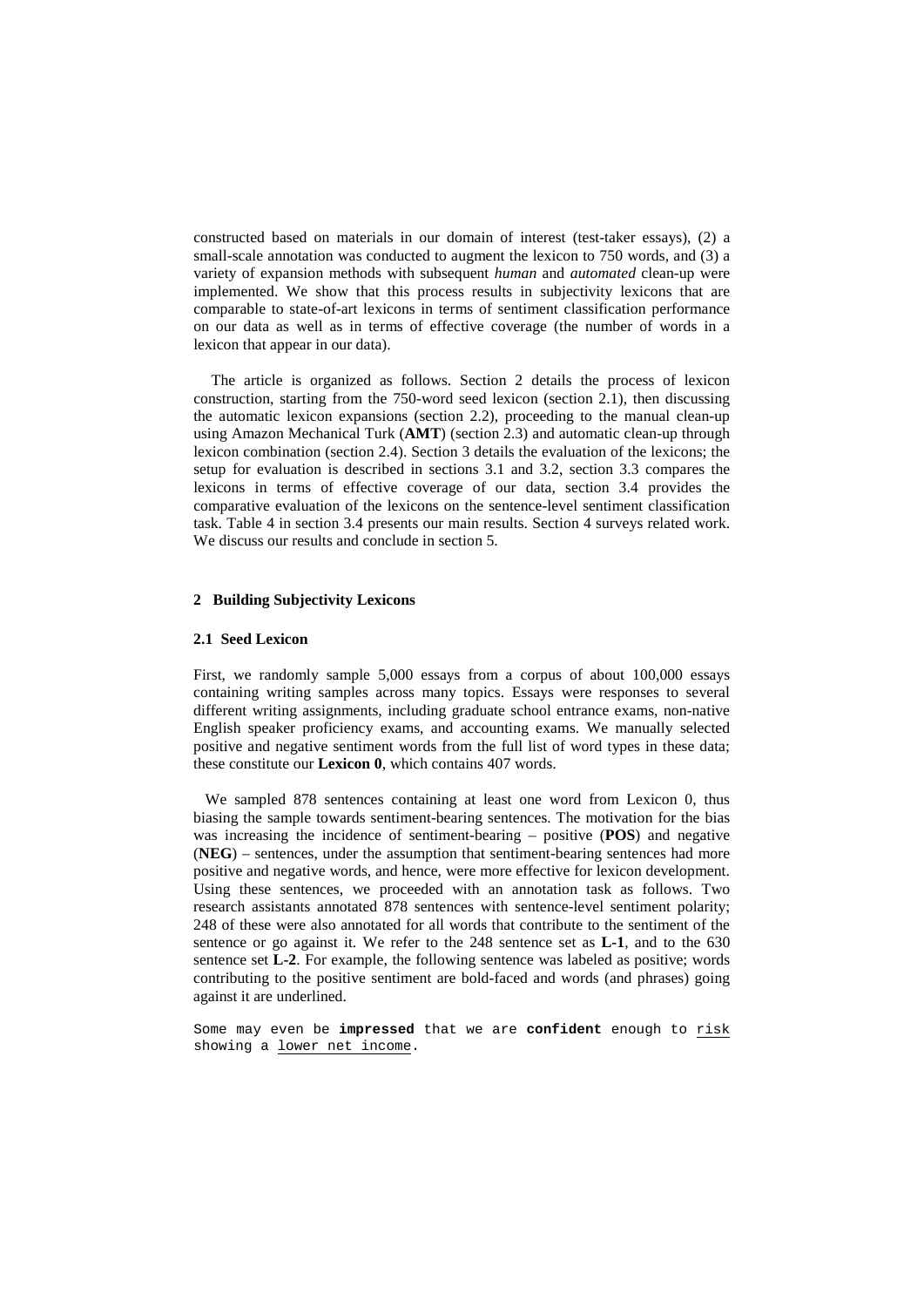In addition, positive and negative sentences from the **T-1** dataset (to be described in section 3.2) were annotated using AMT for words that most contribute to the overall sentiment of the sentence (marking words that go against the dominant sentiment was omitted to simplify the protocol). Each sentence was assigned to 5 AMT annotators; all words marked by at least 3 AMT annotators were selected.

Finally, the **Seed Lexicon** was created by adding to Lexicon 0 all words<sup>[3](#page-2-0)</sup> marked in L-1 annotations and all words selected from the AMT annotations; the authors then performed a manual clean-up. The resulting Seed Lexicon contains 749 words, 406 positive and 343 negative. L-2 was not used in lexicon creation. However, the labeled sentences in that set were used in the evaluation experiments described in section 3.2.

## **2.2 Automatically Expanding the Seed Lexicon**

We used three sources to automatically expand the Seed Lexicon: WordNet [3], Lin's distributional thesaurus [4], and a pivot-based paraphrase generation tool [5]. The resulting lexicons will be called Raw WN, Raw Lin, and Raw Para, respectively; they were created as follows. Please see column 2 of Table 3 for sizes of these lexicons.

**Raw WN** We used WordNet to extract the first three synonyms of the first sense of each word in the Seed Lexicon, restricting returned words to those with the same part-of-speech as the original word. The selection process was based on previous research [6] that showed that these constraints are likely to produce strong synonym candidates without a large number of false positives.

**RAW Lin** Lin's proximity-based thesaurus trained on our in-house essay data as well as on well-formed newswire texts provided an additional resource for lexicon expansion. All words with the proximity score  $> 1.80$  to any of the Seed Lexicon words were included in the expansion.

**RAW Para** We used a pivot-based lexical and phrasal paraphrase generation system. This system operates by extracting bilingual correspondences from a bilingual corpus, identifying phrases and words in Language A that all correspond to the same phrase or word in Language B and pivoting on the common phrase or word to extract all Language A words and phrases as paraphrases of each other. More details can be found in [7]. We use the French-English parallel corpus (approx. 1.2 mln sentences) from the corpus of European parliamentary proceedings [8]. The base paraphrase system is susceptible to noise due to the imperfect bilingual word alignments. Therefore, we implement additional heuristics in order to minimize the number of noisy paraphrase pairs [5]. For example, one such heuristic filters out any pairs where a function word may have been inferred as a paraphrase of a content word. For lexicon expansion experiments, we use the top 15 single-word paraphrases for every word from the Seed Lexicon, excluding morphological variants of the seed word.

<span id="page-2-0"></span><sup>&</sup>lt;sup>3</sup> When annotators could not attribute sentiment to single words, they marked phrases. Our current lexicons make no use of multi-word annotations.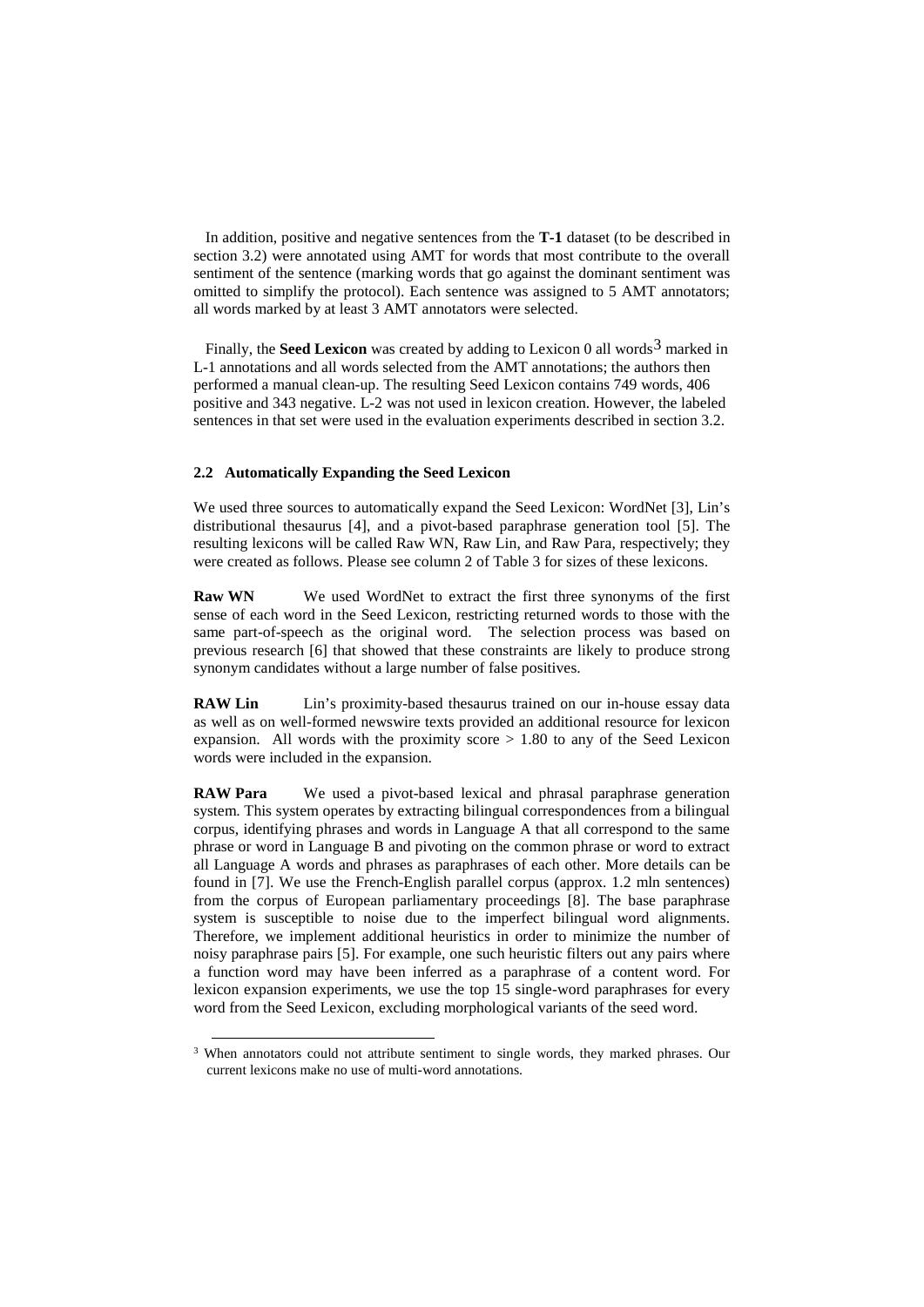Table 1 shows some examples for each expansion method. We note that *only* the distributional thesaurus is based on in-domain data, while the other expansions use either a general-purpose dictionary (WordNet) or out-of-domain training materials (parliamentary proceedings). It therefore remains to be seen whether the generated expansions are sufficiently general to apply to our domain.

| Seed Word  | WN expansion  | LIN expansion | Para expansion |
|------------|---------------|---------------|----------------|
| abuse      | ill-treatment | harassment    | exploitation   |
| accuse     | incriminate   | indict        | reproach       |
| anxiety    | anxiousness   | anguish       | disquiet       |
| conflict   | battle        | clash         | crisis         |
| costly     | dearly-won    | burdensome    | onerous        |
| dangerous  | unsafe        | deadly        | toxic          |
| improve    | amend         | enhance       | reinforce      |
| invaluable | priceless     | valuable      | precious       |

**Table 1.** Examples of words added through various expansion methods.

## **2.3 Manual Clean-up of Expanded Lexicons**

The expanded lexicons did require some clean-up. For example, antonyms of positive words ended up in the positive lexicon. This could happen, especially when using the distributional thesaurus, since antonyms and their synonyms tend to appear in the same distributions (for example, a *good* paper; a *bad* paper). In order to narrow down the expansions to words that carry positive or negative sentiment, we employ Amazon Mechanical Turk again. All words generated by at least one expansion mechanism were included in this new task. This time, AMT annotators were asked to label single words as positive, negative or neutral. Each word received three annotations. Two filtering criteria were used to generate the Cleaned versions based on the original raw expanded lexicon: (a) Each word had be tagged as POS or NEG polarity by the majority of the three annotators, and (b) The majority polarity had to match the expected polarity of the word, that is, the polarity of the word from the Seed Lexicon for which the current word had been generated as an expansion. The clean-up procedures resulted in 16% to 41% reduction in the Raw lexicon sizes (see Table 3 for the sizes of the Raw and Cleaned lexicons), although the Cleaned lexicons are still at least twice the size of the Seed Lexicon.

### **2.4 Automatic Clean-up of Expanded Lexicons through Lexicon Combination**

We also experimented with an alternative strategy for noise reduction in the expanded lexicons. This strategy is based on the assumption that the three sources and mechanisms of expansion are sufficiently different to provide independent evidence of a word's relatedness to the seed word it was expanded from. Therefore, in the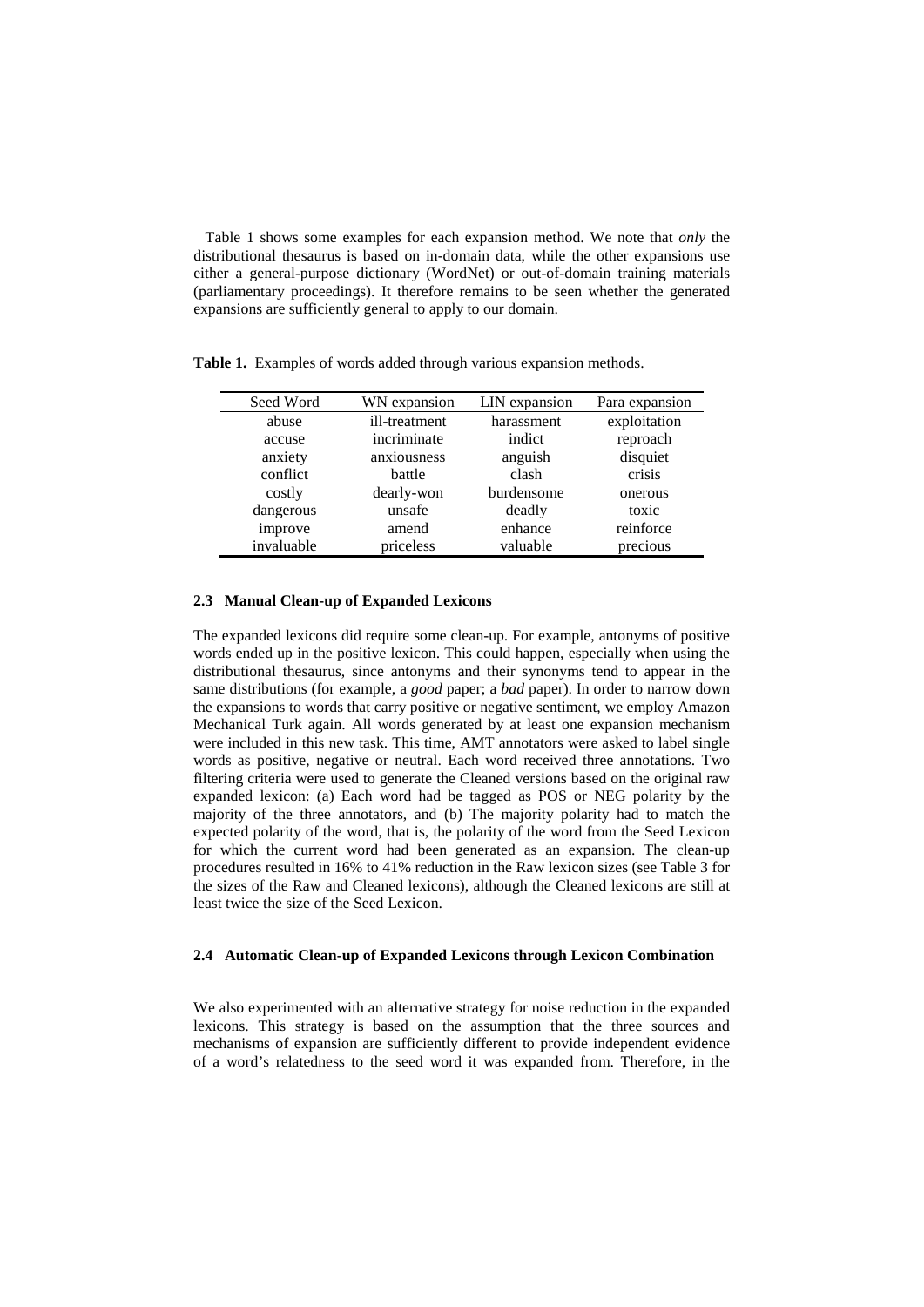generation of new lexicons, where automated clean-up was applied, we introduced into the new lexicon *only* words that were produced by both of the two expansion methods of choice. Thus, we created the Raw  $WN + Raw$  Lin lexicon that contains the Seed Lexicon expanded with words with the same polarity that were both in Raw WN and in Raw Lin. Raw WN + Raw Para lexicon and Raw Lin + Raw Para lexicon were generated in a similar fashion. This procedure resulted in the elimination of up to 63% of the larger of the two raw lexicons; for the lexicon sizes, see Table 3. Still, these new lexicons are 29%-55% larger than the Seed Lexicon, providing significant expansion without human intervention.

#### **3 Evaluating the Quality of the Lexicons**

# **3.1 Evaluation Methodology**

We used C5.0 [9], a decision-tree classifier, to evaluate the effectiveness of the different lexicons for classifying sentiment polarity of sentences. Each lexicon is represented by just two features: (1) the number of positive words in the sentence, and (2) the number of negative words in the sentence. A number of experiments were run with additional features, but using only these two features produced the highest accuracies. For instance, an additional feature that was tried was the difference between the number of positive and negative words in a sentence. This is relevant since a sentence with a positive polarity, for instance, can contain negative words. We hypothesized that a large difference in counts might help to predict the dominant polarity. However, adding this difference feature did not boost performance.

# **3.2 Data Sets for Training and Testing**

To generate the data for training and testing C5.0, the following strategies were employed. We used our pool of 100,000 essays to sample a second, non-overlapping set of 5,000 essays. From these essays, we randomly sampled 550 sentences, and submitted them to sentiment polarity annotation by two research assistants, both of whom had experience doing linguistic annotation. Fifty of the sentences were annotated by both annotators, with a resulting Kappa of 0.8. Sentences labeled as incomprehensible or as containing both negative and positive sentiment in equal measure were removed. The remaining sentences were randomly split between **T-1** and **TEST** sets, except for the 43 sentences out of the 50 double-annotated ones for which the annotators were in agreement. These sentences were all added to the TEST set. T-1 contains 247 sentences. TEST contains 281 sentences; this is the set used for the blind testing reported in Table 4.

As a second step, in order to augment the training set, we utilized the data initially used for lexicon development. Recall that L-1 and L-2 had been created with a bias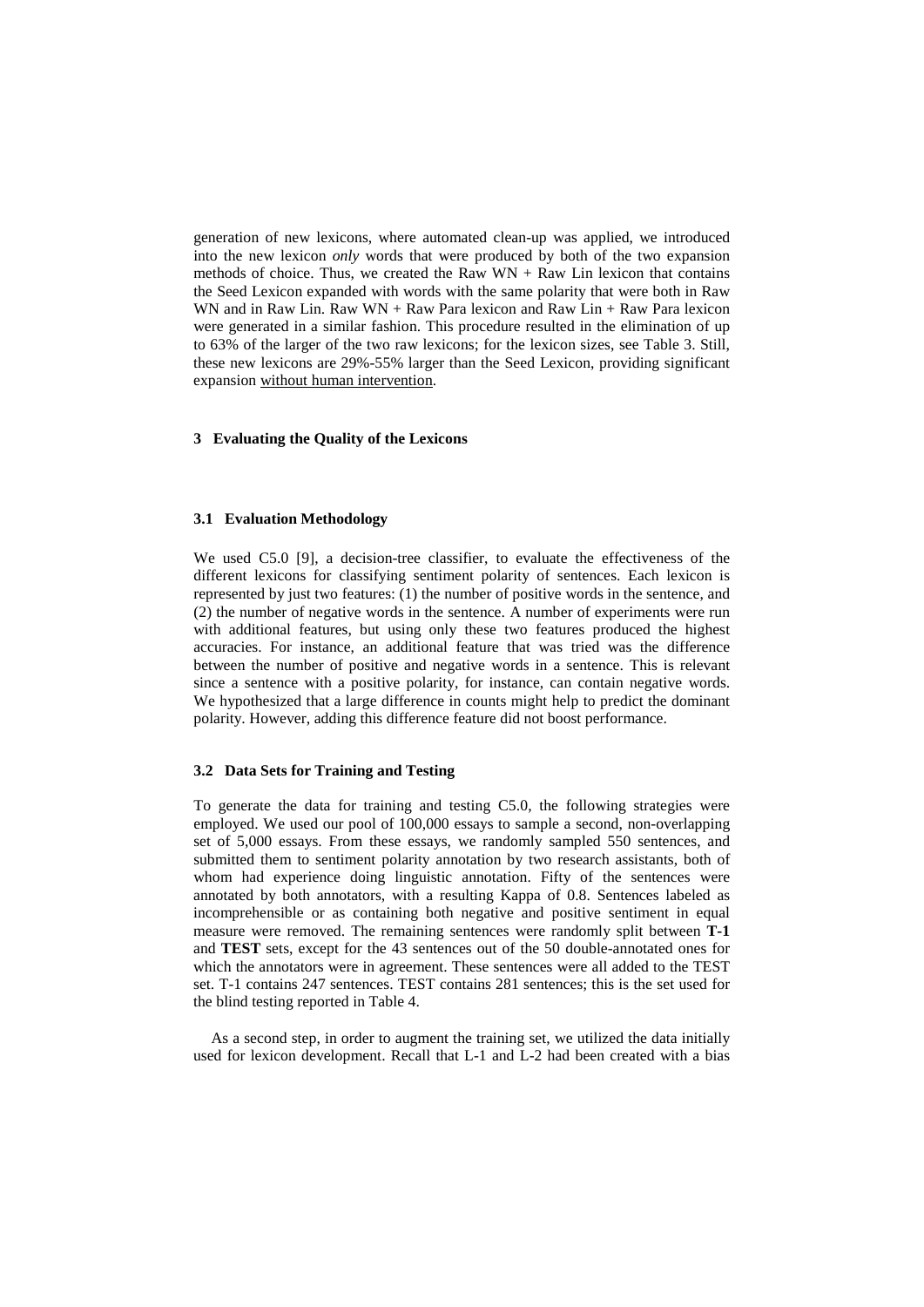towards positive and negative polarity sentences (see section 2.1); this resulted in a significantly smaller proportion of NEU sentences in L-1 and L-2 (11%) than in the T-1 set (39%). To mitigate the risk of a significantly different category distribution between training and testing materials, we wanted to create a larger training set that matched the distribution of T-1. We implemented the following procedure to create **T-2**. We sampled data from L-1 and L-2 such as to match the category distributions in T-1. This resulted in the utilization of all NEU sentences in L-1 and L-2, and of only a small proportion of POS and NEG sentences in these sets. Adding the new items to T-1, we now have T-2 (482 sentences), doubling the amount of training data and retaining the T-1 distribution of categories.

In order to further expand the training data without changing its category distribution, we used the remaining POS and NEG annotated sentences in L-1 and L-2 and undertook the following procedure to collect more neutral sentences. Using a different essay pool with the same sub-genres of essays, we randomly sampled 1000 sentences with a condition that was complementary to the one used to produce L-1 and L-2, that is, with the condition that *none* of the sampled sentences match any word in Lexicon 0 (see section 2.1). This way, we obtained a higher percentage of NEU sentences in the sample. This new 1000 sentence set was submitted to AMT, and all sentences with a majority vote of NEU out of 3 AMT annotator labels were considered to be acceptable neutral sentences. We then added these NEU sentences, along with the appropriate number of POS and NEG sentences from  $L-1$  and  $L-2<sup>4</sup>$  $L-2<sup>4</sup>$  $L-2<sup>4</sup>$  to maintain the category distribution of T-1 and T-2, and produced the final training set, **T-3**. Table 2 summarizes the sizes of all three training sets and of the test set.

**Table 2.** Sizes of the training and test sets for c5.0 experiments. The distribution of categories is the same in all training sets, 39% NEU, 35% POS, 26% NEG.

| Dataset     | # Sentences |
|-------------|-------------|
| $T-1$       | 247         |
| $T-2$       | 482         |
| $T-3$       | 1631        |
| <b>TEST</b> | 281         |

## **3.3 Effective Coverage**

Before moving to our evaluation that examines the performance of the family of lexicons on a sentence-level sentiment polarity classification task, we checked whether or not the expansion strategies actually succeeded in expanding the *effective coverage* of the data. Specifically, we examined whether the words added during expansion appear in our three training sets. This question is especially pertinent to our expansion strategies that used corpus-independent material (such as WordNet) or outof-domain material, like the paraphrase generation tool. Table 3 shows the sizes of the

<span id="page-5-0"></span> <sup>4</sup> We added 160 POS sentences from the newly annotated 1000 to T-3, in order to retain the distribution of categories the same as in T-1.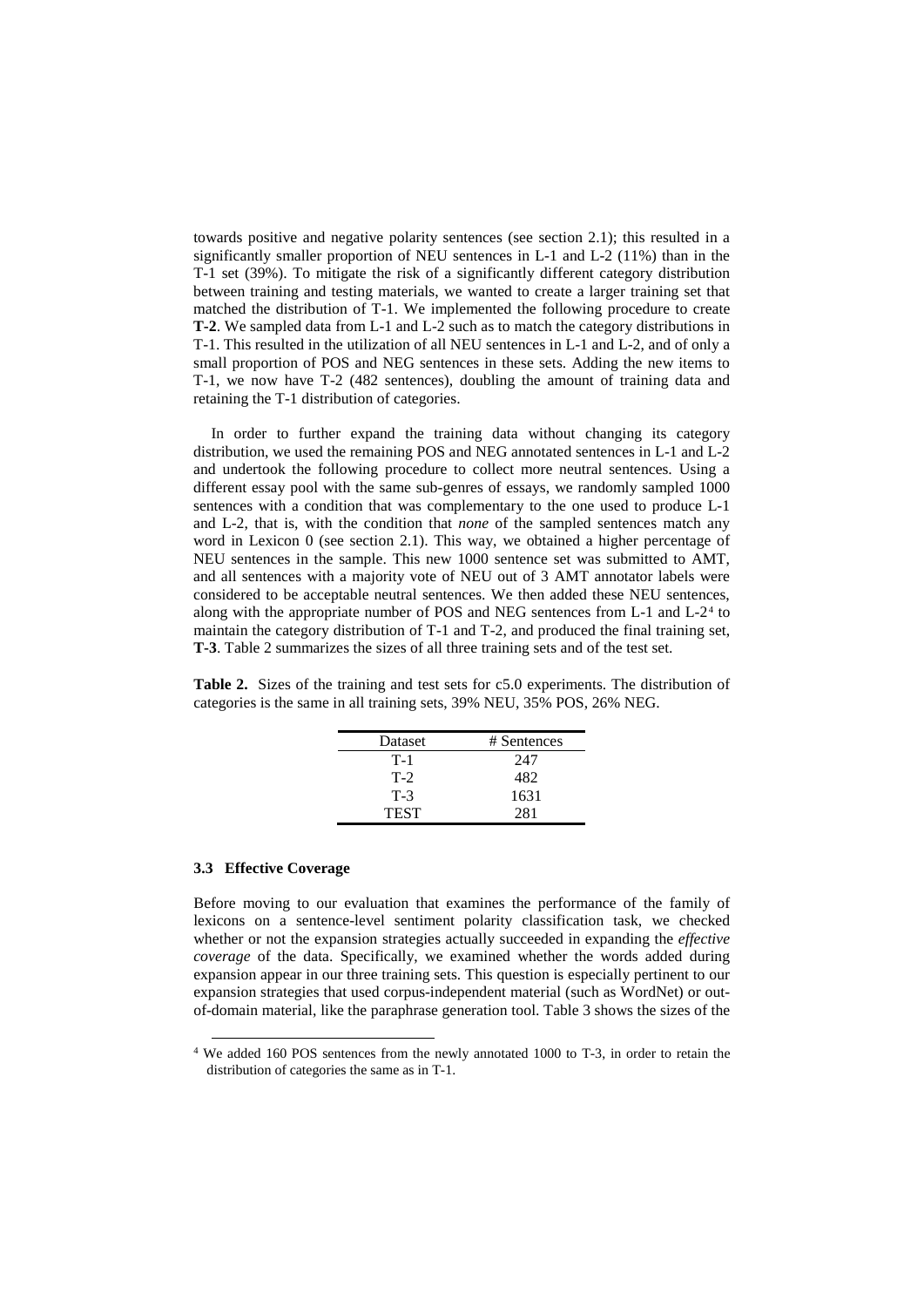lexicons as well as the number of different words from the lexicon that were in fact observed in the T-1, T-2, and T-3 datasets. Note that there is no guarantee that an observed word is a sentiment-bearing word; performance of each lexicon in the evaluation through sentiment classification as reported in the next section addresses this aspect of the expansion process.

Table 3 shows that even the most conservative expansion (Raw  $WN + Raw Lin$ ) is 29% bigger than the Seed Lexicon and has 17% more coverage than Seed Lexicon for the largest training set. We also note that both the manually- and the automaticallycleaned lexicons are on par with the state-of-art lexicons MPQA and GI in terms of effective coverage, even though they are at least 50% smaller in overall size.

| Lexicon             | # Words | #Words   | #Words   | #Words   |
|---------------------|---------|----------|----------|----------|
|                     |         | $in T-1$ | in $T-2$ | in $T-3$ |
| Seed Lexicon        | 749     | 198      | 390      | 675      |
| Raw WN              | 2,527   | 479      | 867      | 1414     |
| Raw Lin             | 1,907   | 292      | 563      | 981      |
| Raw Para            | 2,994   | 585      | 1028     | 1679     |
| Cleaned WN          | 1,495   | 280      | 541      | 936      |
| Cleaned Lin         | 1,594   | 249      | 495      | 880      |
| Cleaned Para        | 1,896   | 393      | 718      | 1220     |
| $Raw$ WN + Raw Lin  | 967     | 232      | 457      | 788      |
| $Raw$ WN + Raw Para | 1,158   | 326      | 601      | 973      |
| Raw Lin + Raw Para  | 1,118   | 246      | 486      | 836      |
| <b>MPQA</b>         | 6,450   | 244      | 504      | 1014     |
| GI                  | 3,628   | 243      | 491      | 923      |

**Table 3.** Sizes and effective sizes of the various subjectivity lexicons.

### **3.4 Prediction of Sentiment Polarity**

Table 4 below summarizes the accuracy of C5.0 classifier using counts of POS and NEG words as features, across various lexicons and the three cumulatively larger training sets with the same category distributions. All systems are evaluated on the TEST set. The majority baseline – 0.466 –corresponds to the proportion of NEU cases in TEST set. For the best system (Raw WN + Raw Para, T-3, accuracy of 0.548) the following are the Precision, Recall, and F-measures for the POS, NEG, and NEU categories: POS: P = 0.56, R = 0.44, F = 0.49; NEG: P = 0.45, R = 0.34, F = 0.39; NEU:  $P = 0.57$ ,  $R = 0.72$ ,  $F = 0.64$ .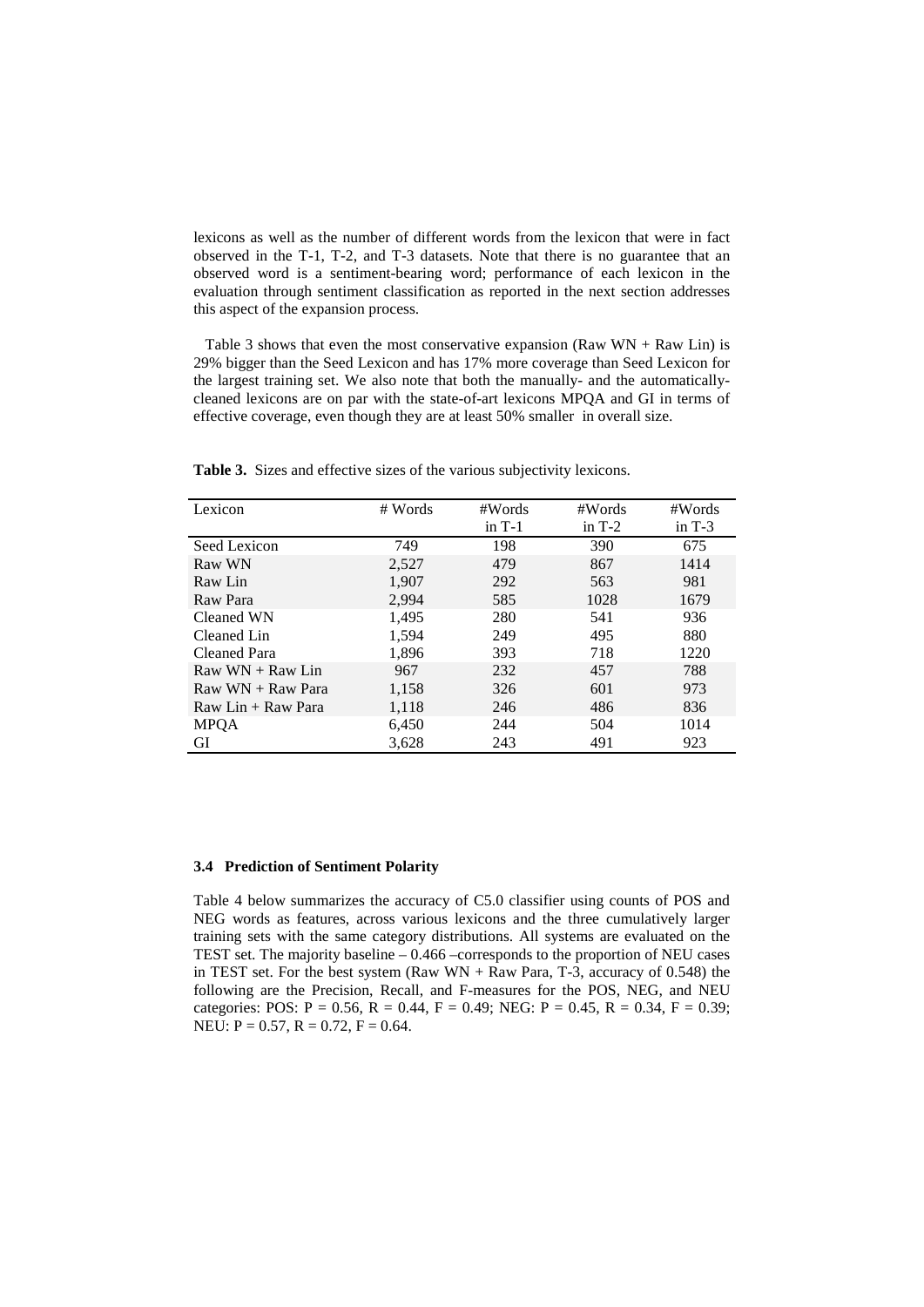| $\alpha$ revisions are bord faced and marked with an asterior $\gamma$ . |          |          |          |  |  |  |
|--------------------------------------------------------------------------|----------|----------|----------|--|--|--|
| Lexicon                                                                  | $T-1$    | $T-2$    | $T-3$    |  |  |  |
| <b>Majority Baseline</b>                                                 | 0.466    | 0.466    | 0.466    |  |  |  |
| Seed Lexicon                                                             | 0.520    | 0.512    | 0.512    |  |  |  |
| Raw WN                                                                   | 0.448    | 0.473    | 0.456    |  |  |  |
| Raw Lin                                                                  | 0.452    | 0.452    | 0.466    |  |  |  |
| Raw Para                                                                 | 0.445    | 0.459    | 0.459    |  |  |  |
| Cleaned WN                                                               | 0.498    | 0.523    | 0.523    |  |  |  |
| Cleaned Lin                                                              | $0.537*$ | 0.505    | 0.491    |  |  |  |
| Cleaned Para                                                             | 0.473    | 0.484    | 0.505    |  |  |  |
| $Raw$ WN + Raw Lin                                                       | $0.544*$ | 0.505    | 0.491    |  |  |  |
| Raw WN + Raw Para                                                        | 0.498    | 0.530    | $0.548*$ |  |  |  |
| Raw Lin + Raw Para                                                       | 0.516    | $0.537*$ | 0.484    |  |  |  |
| <b>MPQA</b>                                                              | 0.523    | 0.541    | 0.544    |  |  |  |
| GI                                                                       | 0.512    | 0.530    | 0.491    |  |  |  |

**Table 4.** Accuracy of C5.0 classification of sentiment polarity. The best 4 runs for our lexicons are bold-faced and marked with an asterisk (\*).

## **4 Related Work**

The research into subjectivity analysis can be clustered into three primary strands: (a) identification of words that are linked to subjectivity, (b) identification of subjectivity in sentences, clauses, phrases and words in a context – that is, subjective/objective, and positive/negative polarity classification, and (c) identification of subjectivity for applications, such as determining the sentiment orientation of reviews [10-12], of news headlines [13] and articles [1,14], or of blogs [15].

 We are interested in exploiting subjectivity analysis for automated essay evaluation and scoring. Specifically, the target application would have the sentiment analysis system working in tandem with a discourse analysis system [16], and allow, for example, identification of opinion orientation in the thesis statement of an issue essay, or determine the existence of both orientations in the summary statement of an essay written for the task of summarizing and evaluating contrasting opinions on a given subject. Our focus is, therefore, on sentence-level sentiment analysis, rather than phrase- or document-level, as in much of the current literature.

 Identification of subjectivity in context has largely been left untouched in our work so far, and constitutes a major direction for future research. Approaches include the use of negation to alter the prior polarity of sentiment words, both grammatical negation (*not happy*) and content-word negations (*prevent further deterioration*), as well as of intensifiers (*extremely efficient* vs *somewhat efficient*), and identification of construction not representing a statement of belief, such as conditionals [17-20].

The step that concerned us most so far is the first step of compiling a comprehensive list of words with clear prior polarity ('prior' meaning before any contextual alterations occur, such as negation). Probably the broadest recent research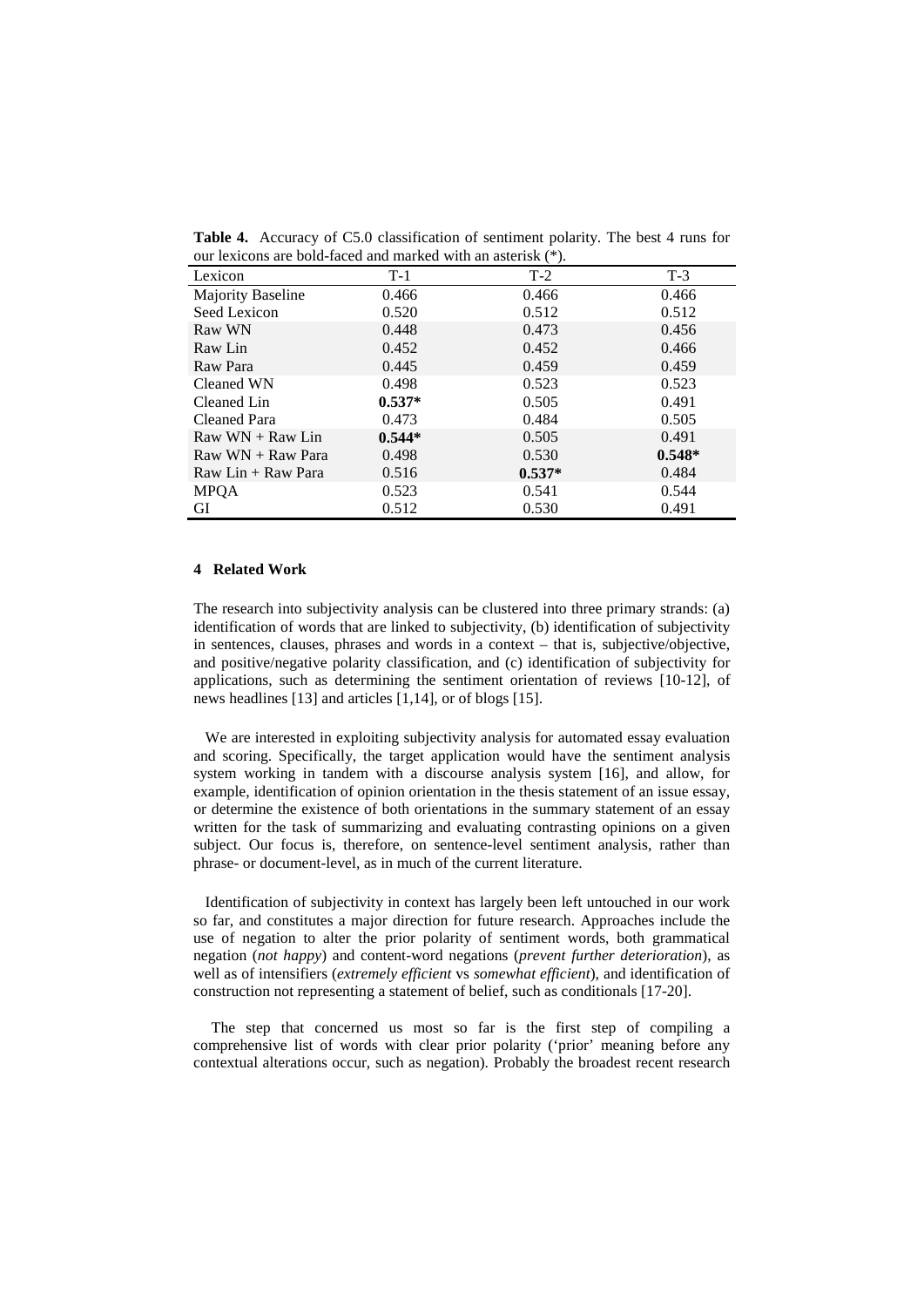initiative in this area is the work of Wiebe and colleagues. A concrete outcome of various annotation studies is the MPQA subjectivity lexicon, freely available for research: <http://www.cs.pitt.edu/mpqa/> [1,14,21]. This lexicon contains a list of words labeled with information about polarity (positive, neutral and negative), and the intensity of the polarity (strong or weak). More recent and detailed lexicons that include word sense information are also freely available (at the website above) and are extensions of this work [22,23]. Additional lexicons include the classic General Inquirer [2], the sense-based SentiWordNet [24], as well as custom-built lexicons with wide coverage such as in [19]. In the current work, our lexicons are compared to both MPQA and GI to provide a comparative performance and coverage evaluations.

 The closest related work to our current project are studies dealing with expansions of subjectivity lexicons. The most popular source for expansion, also utilized in our work, is WordNet [24-31]. Additional resources include [32], symmetric syntactic patterns like conjunctions [33], as well as distributional information derived from a large corpus (12, 34, 35). In the latter setting, words are classified based on their distributional similarity to a small seed set of positive (negative) words; our approach in using Lin's distributional thesaurus for lexicon expansion is in a similar spirit.

 Over the last decade, data-driven paraphrase generation has become an extremely active area in NLP. In particular, it has been used to improve several tasks such as query expansion in Information Retrieval [36-37], evaluation of NLP systems [38-40] and statistical machine translation [41,42]. A more comprehensive review of paraphrase generation and its applications can be found in [43]. To our knowledge, ours is the first reported attempt to use a paraphrase generation system for expanding a subjectivity lexicon.

 In recent years, online crowdsourcing services utilizing a scalable, anonymous workforce have emerged as cost-effective means for collecting linguistic annotations. In particular, Amazon Mechanical Turk has become a popular resource for non-expert annotation of linguistic data for use in diverse NLP applications [44-47], including sentiment analysis [48-50]. While our test data was annotated by research assistants, we elected to employ AMT at various stages of lexicon development and for generating additional training data.

### **5 Discussion and Conclusion**

Based on Tables 2-4, the following points deserve mention.

- (a) The top four runs of the expanded lexicons (see Table 4) all outperform the best run for Seed Lexicon (0.520 vs 0.548, 0.544, 0.537). These results support cautious optimism regarding the chosen lexicon expansion strategies.
- (b) In the top 4 runs, one represents a lexicon that underwent manual AMTbased cleaning (Clean Lin), while the other three, including the top performer, were produced by automatically combining different expansions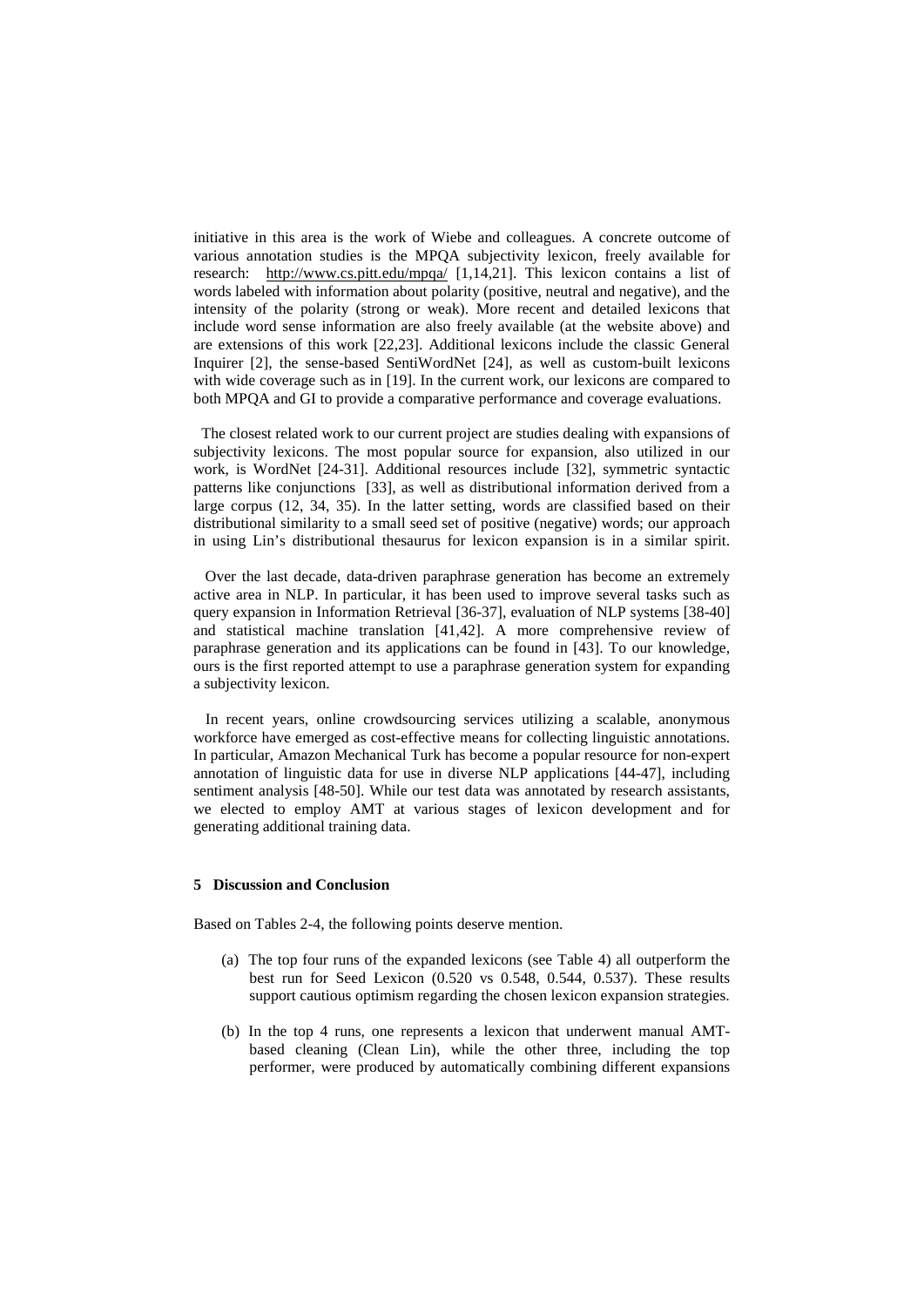(Raw WN and Raw Lin, Raw WN and Raw Para, Raw Lin and Raw Para). There is therefore some evidence that effective use of the complementarity of automated expansion methods can produce results of comparable quality to human clean-up.

- (c) The best accuracy is obtained on a run with Raw WN and Raw Para, suggesting that a paraphrase generation system developed on out-of-domain data is effective for expansion of a subjectivity lexicon. To our knowledge, this is the first attempt to use a paraphrase generation system for this task, and it is shown to hold promise.
- (d) The top 4 performers are on par with the best run for the state-of-art MPQA lexicon (0.544) and perform better than the General Inquirer lexicon (0.530). We therefore showed it to be feasible to build a competitive subjectivity lexicon from scratch using steps described in this paper.
- (e) The better performance of combinations of raw lexicons (Raw Lin + Raw WN, etc) relative to individual raw lexicons suggests that the different expansion strategies are complementary to a certain degree. In future work, we will investigate possibilities for combining multiple lexicons.
- (f) The improvement with the size of the training data is not consistent. We suspect that the reason lies in the variability in our data. The data is sampled from a large pool of materials as diverse as argumentative essays on general topics and technical essays from accounting exams. Apparently, the fit in the category distribution is not sufficient for effective utilization of the training data, as additional training items might differ substantially from the T-1 and TEST data. We might need to fit a different model to every essay type, or use a much larger sample of sentences that represents all the different subtypes. The particulars of the sampling procedure might also matter; for example, the NEU sentences added in T-2 might be more difficult than those in T-1 and TEST, since they contain distracters – sentiment words from Lexicon 0. Consider "Could there be a reason for the participants of the study to say they are eating healthier?" that uses a generally positive term *healthier* versus "To end the inning you have to get three outs."

### **References**

- 1. Wiebe, J., Wilson, T., and Cardie, C.[: Annotating expressions of opinions and emotions in](http://www.cs.pitt.edu/~wiebe/pubs/papers/lre05.pdf)   [language. L](http://www.cs.pitt.edu/~wiebe/pubs/papers/lre05.pdf)anguage Resources and Evaluation, 39(2-3), pp. 165-210 (2005).
- 2. Stone, P., Dunphy, D., Smith, M., Ogilvie, D.: The General Inquirer: A Computer Approach to Content Analysis. MIT (1966).
- 3. Miller, G.: WordNet: A lexical database. Communications of the ACM, 38(11) 39-41 (1995).
- 4. Lin, D.: Automatic retrieval and clustering of similar word. In: Proceedings of the ACL, Montreal, Canada (1998).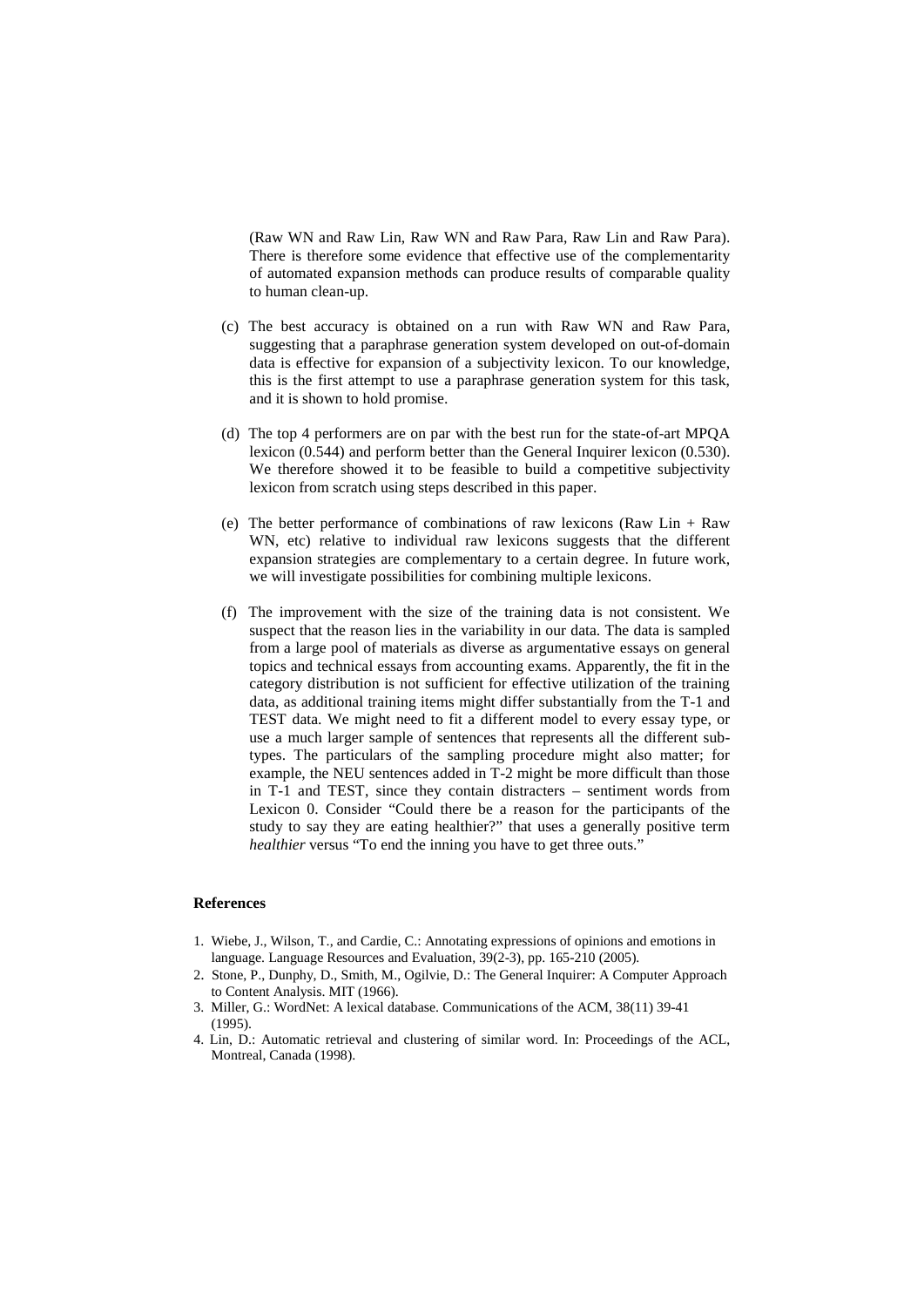- 5. Madnani, N., Dorr, B.: Generating Targeted Paraphrases for Improved Translation. ACM Transactions on Intelligent Systems and Technology, 3(2) (To appear).
- 6. Burstein, J., Pedersen, T.: Towards Improving Synonym Options in a Text Modification Application. *University of Minnesota Supercomputing Institute Research Report Series,* UMSI 2010/165 (2010).
- 7. Bannard, C., Callison-Burch, C.: Paraphrasing with bilingual parallel corpora. In: Proceedings of the ACL, pp. 597-604, Ann Arbor, MI (2005).
- 8. Koehn, P.: EUROPARL: A Parallel corpus for Statistical Machine Translation. In: Proceedings of the Machine Translation Summit (2005).
- 9. Quinlan, J. R.: C4.5: Programs for machine learning. Morgan Kaufmann Publishers (1993).
- 10. Popescu, A., Etzioni, O.: Extracting product features and opinions from reviews. In: Proceedings of HLT/EMNLP, pages 339–346 (2005).
- 11. Pang, B., Lee, L.: A sentimental education: Sentiment analysis using subjectivity summarization based on minimum cuts. In: Proceedings of the ACL, pp. 271–278 (2004).
- 12. Turney, P.: Thumbs up or thumbs down? Semantic orientation applied to unsupervised classification of reviews. In: Proceedings of the ACL, pages 417–424, Philadelphia (2002).
- 13. Strapparava, C. and Mihalcea, R.: SemEval-2007 Task 14: Affective Text. In: Proceedings of SemEval, Prague, Czech Republic (2007).
- 14. Wilson, T., Wiebe, J., and Hoffmann, P.: [Recognizing Contextual Polarity in Phrase](http://www.cs.pitt.edu/~wiebe/pubs/papers/emnlp05polarity.pdf) Level  [Sentiment Analysis. I](http://www.cs.pitt.edu/~wiebe/pubs/papers/emnlp05polarity.pdf)n: Proceedings of HLT-EMNLP (2005).
- 15. Godbole, N., Srinivasaiah, M., and Skiena, S.: Large Scale Sentiment Analysis for News and Blogs. In: Proceedings of ICWSM (2007).
- 16. Burstein, J., Marcu, D., and Knight, K.: Finding the WRITE Stuff: Automatic Identification of Discourse Structure in Student Essays. In S. Harabagiu and F. Ciravegna (Eds.) *Special Issue on Advances in NLP, IEEE Intelligent Systems*, 18(1) 32-39 (2003).
- 17. Choi, Y. and Cardie, C.: Learning with Compositional Semantics as Structure Inference for Subsentential Sentiment Analysis. In: Proceedings of EMNLP, pp. 793-801 (2008).
- 18. Moilanen, K. and Pulman, S.: Sentiment Composition. In: Proceedings of Recent Advances in NLP (RANLP), pp. 378–382. September, Borovets, Bulgaria (2007).
- 19. Taboada, M., Brooke, J., Tofiloski, M., Voll, K., and Stede, M.[: Lexicon-Based Method](http://www.sfu.ca/~mtaboada/docs/Taboada_etal_SO-CAL.pdf) for  [Sentiment Analysis.](http://www.sfu.ca/~mtaboada/docs/Taboada_etal_SO-CAL.pdf) [Computational Linguistics](http://www.mitpressjournals.org/loi/coli) 37 (2): 267-307 (2011).
- 20. Polanyi, L., Zaenen, A.: Contextual valence shifters. In Wiebe, ed., Computing Attitude and Affect in Text: Theory and Applications. Springer, Dordrecht, pages 1–10 (2006).
- 21. Riloff, E., Wiebe, J.: Learning extraction patterns for subjective expressions. In: Proceedings of EMNLP, pages 105–112 (2003).
- 22. Wiebe, J. Mihalcea, R.: Word Sense and Subjectivity. In: Proceedings of ACL (2006).
- 23. Gyamfi, Y., Wiebe, J., Mihalcea, R., Akkaya, C.: Integrating Knowledge for Subjectivity Sense Labeling. In: Proceedings of NAACL (2009).
- 24. Esuli, A., Sabastiani, F.: Determining term subjectivity and term orientation for opinion mining. In: Proceedings of the EACL (2006).
- 25. Kim, S., Hovy, E.: Determining the sentiment of opinions. In: Proceedings of COLING (2004).
- 26. Andreevskaia, A., Bergler, S.: Mining WordNet for a fuzzy sentiment: Sentiment tag extraction from wordnet glosses. In: Proceedings of the EACL (2006).
- 27. Hu, M. Liu, B.: Mining and summarizing customer reviews. In: Proceedings of ACM SIGKDD Conference on Knowledge Discovery and Data Mining, pp.168-177 (2004).
- 28. Kanayama, H., Nasukawa, T.: Fully Automatic Lexicon Expansion for Domain-oriented Sentiment Analysis. In: Proceedings of EMNLP (2006).
- 29. Strapparava, C., Valitutti, A.: WordNet-affect: and affective extension of Word-Net. In: Proceedings of LREC, Lisbon, Portugal (2004).
- 30. Kamps, J., Marx, M., Mokken, R., de Rijke, M.: Using WordNet to measure semantic orientation of adjectives. In: Proceedings of LREC (2004).